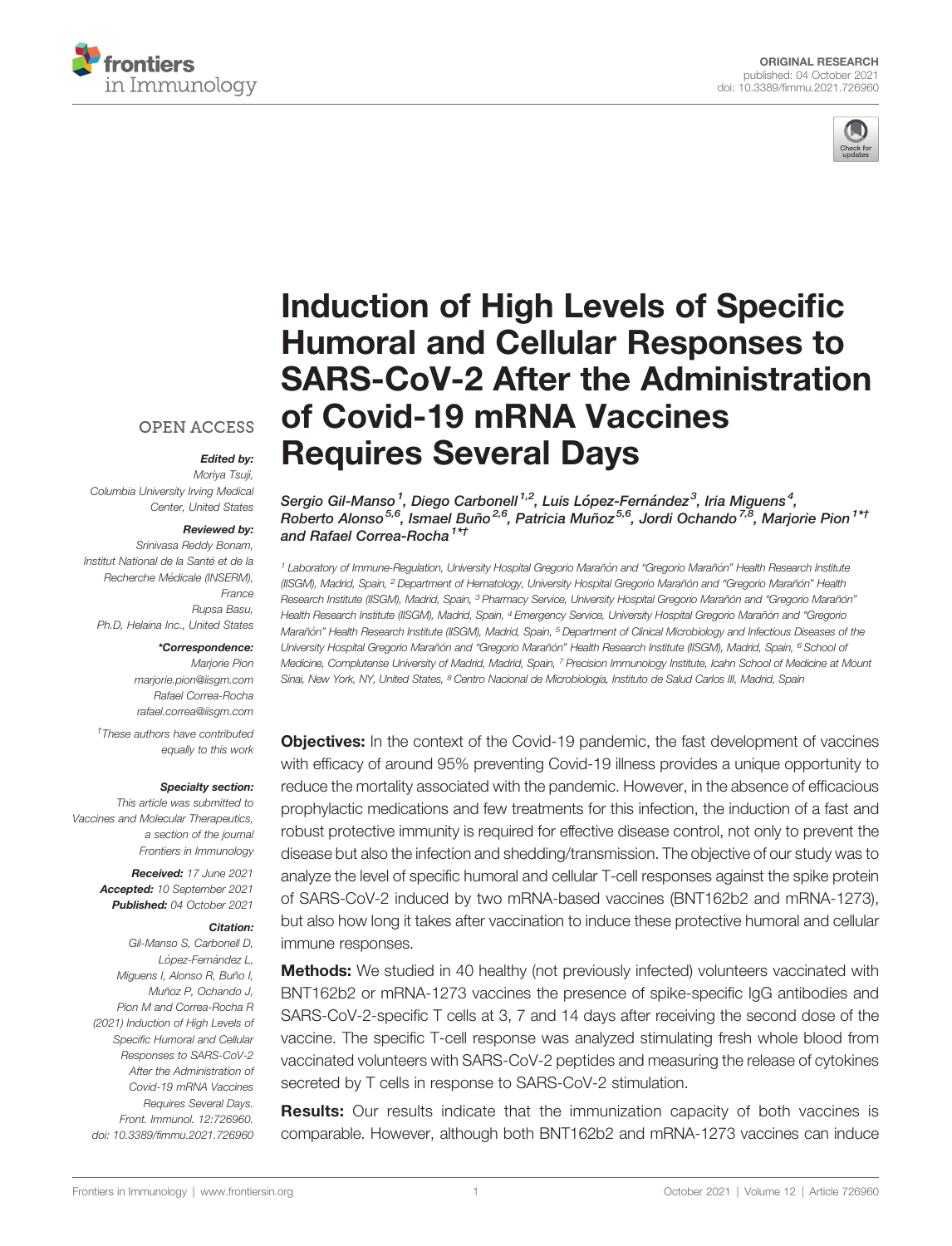early B-cell and T-cell responses, these vaccine-mediated immune responses do not reach their maximum values until 14 days after completing the vaccination schedule.

**Conclusion:** This refractory period in the induction of specific immunity observed after completing the vaccination could constitute a window of higher infection risk, which could explain some emerging cases of SARS-CoV-2 infection in vaccinated people.

Keywords: COVID-19, mRNA-vaccines, specific humoral response, specific T-cell response, SARS – CoV – 2

# <span id="page-1-0"></span>INTRODUCTION

The current Covid-19 pandemic caused by severe acute respiratory syndrome coronavirus 2 (SARS-CoV-2) has caused more than 3 million deaths and enormous economic and social upheaval internationally. An unprecedented research effort has resulted in the fast development of Covid-19 vaccines in less than one year, and more than 80 vaccine candidates are in clinical development at present [\(1](#page-5-0), [2\)](#page-5-0). Two of the vaccines developed, BNT162b2 (Pfizer-BioNTech) and mRNA-1273 (Moderna), are based on encapsulated mRNA encoding as the target antigen the spike (S) glycoprotein of the virus, and they are being massively administered around the world. Initial clinical trials employing these two vaccines report efficacy of around 95% preventing Covid-19 illness. In the case of BNT162b2, the primary endpoint was the efficacy of the vaccine against Covid-19 with onset at least 7 days after the second dose ([3\)](#page-5-0). Regarding mRNA-1273 vaccine, the primary endpoint was the vaccine's efficacy in preventing the first occurrence of symptomatic Covid-19 with onset at least 14 days after the second injection ([4](#page-5-0)).

However, in the absence of efficacious prophylactic medications and few treatments for this infection, effective disease control requires a vaccine capable of reducing not only the disease but also the infection and shedding/transmission. Comprehensive studies about the degree and time course of the immunization induced by these vaccines could provide relevant information to resolve some critical questions: how many days are required to generate a protective barrier against the infection after the vaccine administration? Which degree of both humoral and cellular immunity against SARS-CoV-2 are induced by the vaccine? Is the induced immunity capable of clearing the virus? Recent studies confirm that administration of these vaccines elicits neutralizing antibodies against the virus ([5](#page-5-0), [6\)](#page-5-0). However, less is known regarding the vaccine-mediated induction of cellular responses of adaptive immunity, which are crucial in controlling the virus and notably in acquiring an immunizing memory against the virus [\(7\)](#page-5-0).

In this study, we analyzed the short-term induction of specific humoral and cellular T-cell responses against the spike protein of SARS-CoV-2 at 3, 7 and 14 days after completing the entire vaccination schedule of the two main mRNA-based vaccines that are being administered massively in the world.

# **METHODS**

#### Cohort Description

We performed a prospective observational study in 40 healthy naïve (not previously infected) volunteers distributed in two

groups, individuals vaccinated with BNT162b2 (n=21) or vaccinated with mRNA-1273 (n=19). The study was conducted after the approval of the University Hospital Gregorio Marañón ethics committee. Informed written consents from the volunteers were obtained before enrolment. Volunteers were hospital workers from University Hospital Gregorio Marañón of Madrid (Spain), who received the second vaccine dose between January and February 2021. Mean age (± standard error of the mean (SEM)) was  $41.05 \ (\pm 2.80)$  for volunteers receiving BNT162b2 and 38.11 ( $\pm$  2.13) for volunteers receiving the mRNA-1273 vaccine. A description of demographical and clinical characteristics is shown in Table 1. There were no significant differences for these variables between the volunteers receiving the BNT162b2 or the mRNA-1273 (p>0.05).

#### Methodology

Peripheral blood samples were collected on days 3, 7 and 14 after administering the second dose and completing the vaccination schedule at the General University Hospital Gregorio Marañón.

|                       |  | TABLE 1   Demographic and clinical characteristics of the BNT162b2 and |  |  |
|-----------------------|--|------------------------------------------------------------------------|--|--|
| mRNA-1273 volunteers. |  |                                                                        |  |  |

| <b>Characteristics</b>    | <b>BNT162b2</b>    | mRNA-1273          | p-value |
|---------------------------|--------------------|--------------------|---------|
| <b>Number of Patients</b> | 21                 | 19                 |         |
| Age (years), median (SEM) | $41.05 (\pm 2.80)$ | $38.11 (\pm 2.13)$ | 0.416   |
| Gender                    |                    |                    | 0.711   |
| Male                      | 4                  | 5                  |         |
| Female                    | 17                 | 14                 |         |
| <b>Ethnicity</b>          |                    |                    |         |
| Caucasian                 | 21                 | 19                 |         |
| <b>Comorbidities</b>      |                    |                    |         |
| Current smoker            | 5                  | 4                  | 1       |
| <b>Ex-smoker</b>          | 3                  | $\Omega$           | 0.232   |
| Hypertension              | 1                  | $\Omega$           | 1       |
| Heart disease             | 0                  | $\Omega$           |         |
| Immune disease            | 1                  | $\Omega$           | 1       |
| Obesity                   | $\cap$             | 1                  | 0.475   |
| <b>Diabetes</b>           | $\cap$             | 1                  | 0.475   |
| Pulmonary disease         | 4                  | O                  | 0.107   |
| Renal disease             | 0                  | $\cap$             |         |
| Hepatic disease           | 0                  | $\cap$             |         |
| Neurological disease      | 1                  | $\Omega$           | 1       |
| <b>Treatment</b>          |                    |                    |         |
| Acetaminophen             | 18                 | 12                 | 0.148   |
| Ibuprofen                 | $\mathfrak{p}$     | 4                  | 0.397   |

Volunteers were divided into BNT162b2 or mRNA-1273 groups according to the vaccine received. Two-sample t-test with equal variances was used for comparison of age, and chisquared tests were used for the rest of the demographic variables of the volunteers. p-value < 0.05 indicated statistical difference between groups. SEM, standard error of the mean.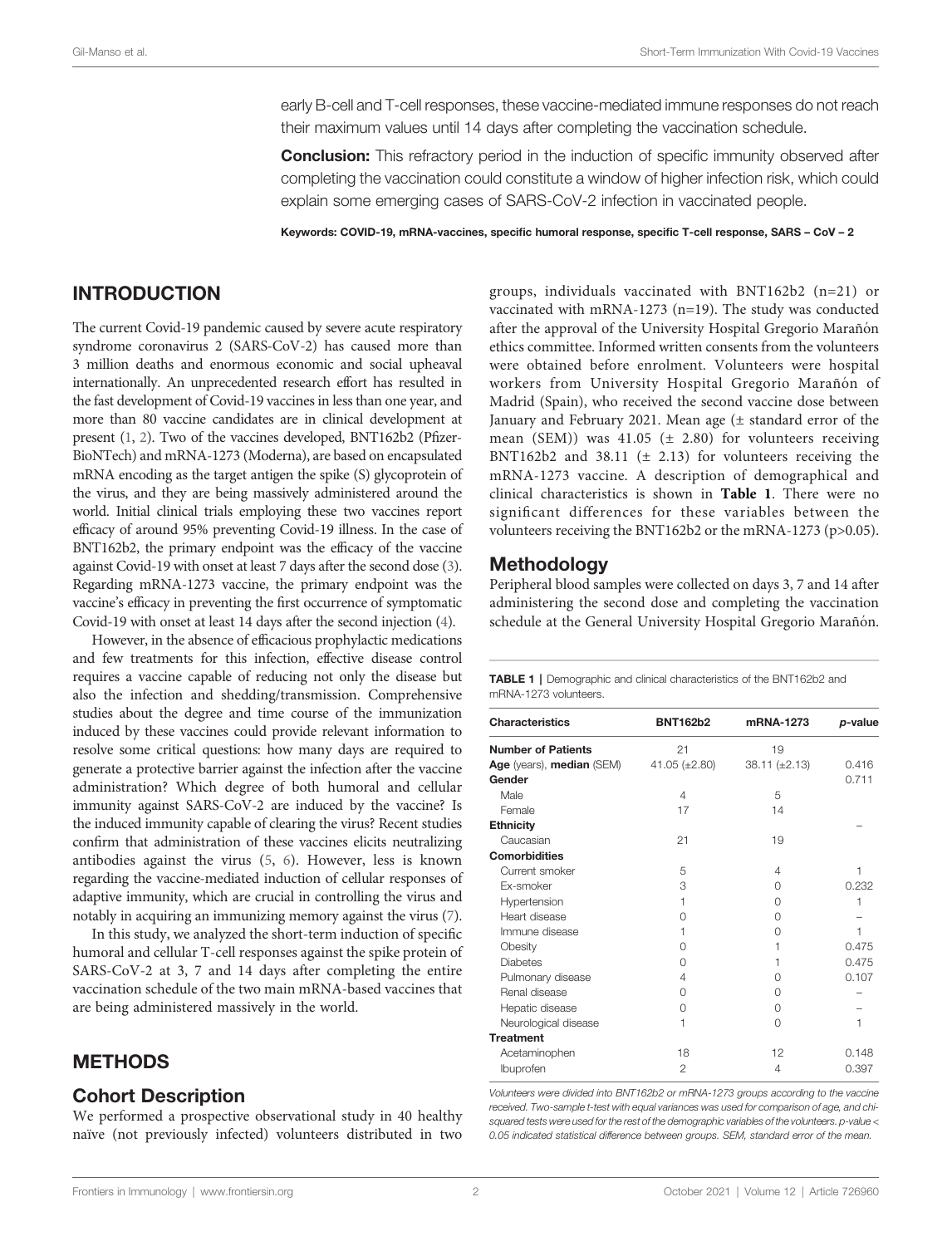We measured in whole blood IgG specific antibodies for the spike protein (S) and the nucleocapsid (N) at different time points (3-, 7- and 14-days post-vaccination). For that, we employed the Architect SARS-COV-2 anti-N IgG and Architect SARS-COV-2 anti-S IgG reagents on an Architech autoanalyzer for immunoassay based on magnetic microparticle capture technology and chemiluminescence detection (CLIA), all from Abbott diagnostics.

We also quantified SARS-CoV-2-specific T cells employing a direct and quantitative ex vivo measurement of IFN- $\gamma$ , IL-2, IL-4 and IL-10 release by whole blood samples stimulated with SARS-CoV-2 peptides, as previously described [\(8\)](#page-6-0). Briefly, freshly extracted whole blood was directly stimulated with peptides pools derived from SARS-CoV-2 (PepTivator, Miltenyi Biotech). For the stimulation, we mixed spike(S)-peptides PepTivator SARS-CoV-2 Prot S, Prot S+ and Prot S1 (Miltenyi Biotech), generating the "pool S", which cover the whole sequence of the spike. We also mixed nucleocapsid (N) and membrane (M) peptides PepTivator SARS-CoV-2 Prot N and Prot M, generating the "pool NM", used as a control. These two pools consisted mainly of 15-mer sequences overlapping the complete sequence of spike, membrane and nucleocapsid of the SARS-CoV-2 sequences (GenBank MN908947.3). We stimulated whole blood samples with pool S and pool NM at 1 µg/ml (according to manufacturer's instructions), incubating  $14 - 16$  hours at 37°C and 5% CO<sub>2</sub>. After incubation, plasma from stimulated samples was recovered and stocked at -80°C until its analysis. Plasma was analyzed using the microfluidic ELISA equipment ELLA-Protein Simple (Biotechne), measuring the concentration of several cytokines released after stimulation (IFN-g, IL-2, IL-4 and IL-10).

Statistical analyses were conducted at the IISGM biostatistics facility. A chi-squared test was used for categorical variables and a t-test for quantitative variables to compare demographic and clinical variables. In all other analyses, variables were logtransformed to obtain normal distributions and increase statistical power. The evolution over time of the different variables was studied using linear mixed-effects regression model, considering each individual as a random effect and the vaccination as a fixed effect with an unstructured covariance structure. These models have great flexibility and power to study variables repeatedly measured over time with missing values [\(8\)](#page-6-0). Graphics were made with GraphPad Prism software, and statistical analysis was performed with Stata software. All statistical tests were 2-sided, and a P-value of  $p<0.05$  was considered statistically significant.

## RESULTS

#### Cohort Description

Mean age (± standard error of the mean (SEM)) was 41.05 (±2.80) for volunteers receiving BNT162b2 and 38.11 (±2.13) for volunteers receiving mRNA-1273 vaccine. 81% of volunteers were women in the BNT162b2 group, and 73.7% in the mRNA-1273. There were no significative differences in age, sex, and other standard demographic variables ([Table 1](#page-1-0)) between the two groups of individuals (p>0.05).

#### Specific Humoral Response

All vaccinated subjects enrolled in the study showed a clear humoral response to the vaccine reaching high titers of anti-S IgG (>800 WHO binding antibodies units (BAU)/ml). However, there was a delay in the response after completing the vaccination, and specific IgG were significantly lower at day 3 post-vaccination than at day 7 or 14 in both groups ( $p<0.001$ ; Figure 1).

We compared the capacity between vaccines to induce a specific humoral IgG response. Employing a linear mixed-effects regression model, the analysis indicated that the evolution on this response was different for each vaccine (p<0.001). Patients vaccinated with mRNA-1273 had higher IgG-S titers at day 3 (p=0.003) (mean±SEM BNT162b2= 250.8±31.8; mRNA-1273= 613.1±138.2 BAU/ml), but the values reached at day 7 (BNT162b2= 3491.7± 366.3; mRNA-1273= 2532.6±378.3 BAU/ml) or day 14 (BNT162b2= 3229.3±349.7; mRNA-1273= 2589.7±396.4 BAU/ml) were comparable with both vaccines (Figure 1).

#### Specific T-Cell Response

The presence of responding T cells to the specific stimulation with SARS-CoV-2 peptides was measured as the cytokine release after stimulation with specific peptides. High values (> 400 pg/mL) of IFN-g, which is a key cytokine in the antiviral Th1 response, were observed as early as day 3 after completing vaccination only in samples stimulated with S peptides, and the magnitude was comparable for both vaccines (p=0.874). The linear mixed-effects regression model indicates that the evolution of the frequency of these specific T cells was different between the two vaccines (p=0.017). The response seems to increase faster in patients vaccinated with BNT162b2 reaching the maximal values at day 7 (BNT162b2= 742.1±110.8; mRNA-1273= 593.4±101.6, pg/ml ±SEM) and maintaining these values at day 14. However, patients receiving mRNA-1273 reached higher maximal values at day 14 (BNT162b2= 628.7±94.6; mRNA-1273= 1231.4 ±333.8) ([Figure 2A](#page-3-0)).



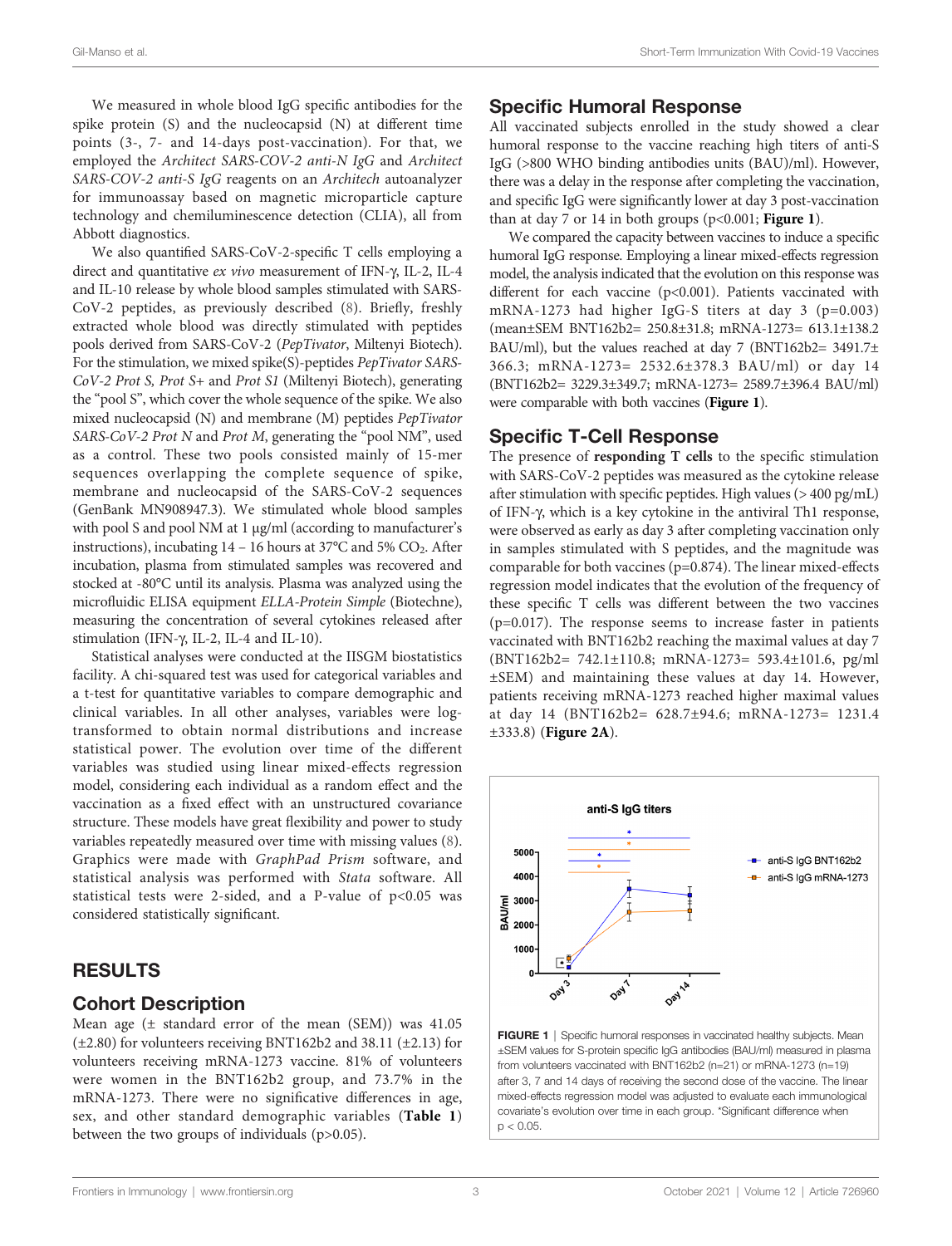<span id="page-3-0"></span>Similar behavior was observed in the analysis of IL-2 release (Figure 2B). High values (> 200 pg/ml IL-2) were observed at day 3 after the second dose (BNT162b2= 239.6±33.6; mRNA-1273= 288.6±34.3, pg/ml±SEM). Comparing the two vaccines, values of IL-2 release were comparable in both groups at 3, 7 and 14 days (p>0.05), and the evolution on time of IL-2 release capacity was also similar with both vaccines (p=0.319). The IL-2 release increased significantly  $(p<0.05)$  in both groups from day 3 to day 7 (BNT162b2= 441.7±61.8; mRNA-1273= 466.9±58.7, pg/ml±SEM), and continue to increase progressively until reaching the maximal values at day 14 (BNT162b2= 485.5 ±77.4; mRNA-1273= 642.9±96.2, pg/ml±SEM) (Figure 2B), which were not significantly different between the two vaccines.

Regarding IL-4 release, which is a cytokine related to Th-2 responses, we observed a significant increase from day 3 to day 7 with both vaccines ( $p$ <0.001), and then a slight decrease was observed from day 7 to day 14 (Figure 2C). The evolution on time of IL-4 producing T cells in the two groups was comparable (p=0.165). However, the values of IL-4 release reached at day 3

( $p=0.035$ ) and day 14 ( $p<0.001$ ) were significantly higher in subjects vaccinated with mRNA-1273 vaccine than with BNT162b2.

The two mentioned vaccines codify for protein-S mRNA, and therefore should only induce immunity against the S protein of the virus. The absence of both IgG against nucleocapsid and Tcell response (IFN-g, IL-2 and IL-4 release) after stimulation with SARS-Cov-2 peptides from nucleocapsid and membrane (NM), which was comparable to the non-stimulated condition (data not shown), indicate that the observed response is a direct consequence of the vaccination and is not due to a previous exposition to the virus or asymptomatic infection.

Regarding IL-10 (which at difference of IFN- $\gamma$ , IL-2 and IL-4 is an anti-inflammatory cytokine), the evolution on time of IL-10 release after stimulation with S peptides was similar in both groups (p=0.838), and IL-10 values at day 3, 7 and 14 were comparable with both vaccines (p>0.05) (Figure 2D). We detected some IL-10 release in the samples stimulated with NM peptides, although the values in samples stimulated with S



(C) IL-4 release (pg/ml) and (D) IL-10 release (pg/ml) (D) after in vitro stimulation with spike-derived peptides pool (S) or mixed nucleocapsid and membrane peptides (NM) from volunteers vaccinated with BNT162 (n=21) or mRNA-1273 (n=19) after 3, 7 and 14 days of receiving the second dose of the vaccine. The dotted line in (C) indicates the lower detection limit of the method for this cytokine, showing that the low concentrations detected are reliable. The linear mixed model was adjusted to evaluate each immunological covariate's evolution over time in each group. \*Significant difference when p < 0.05.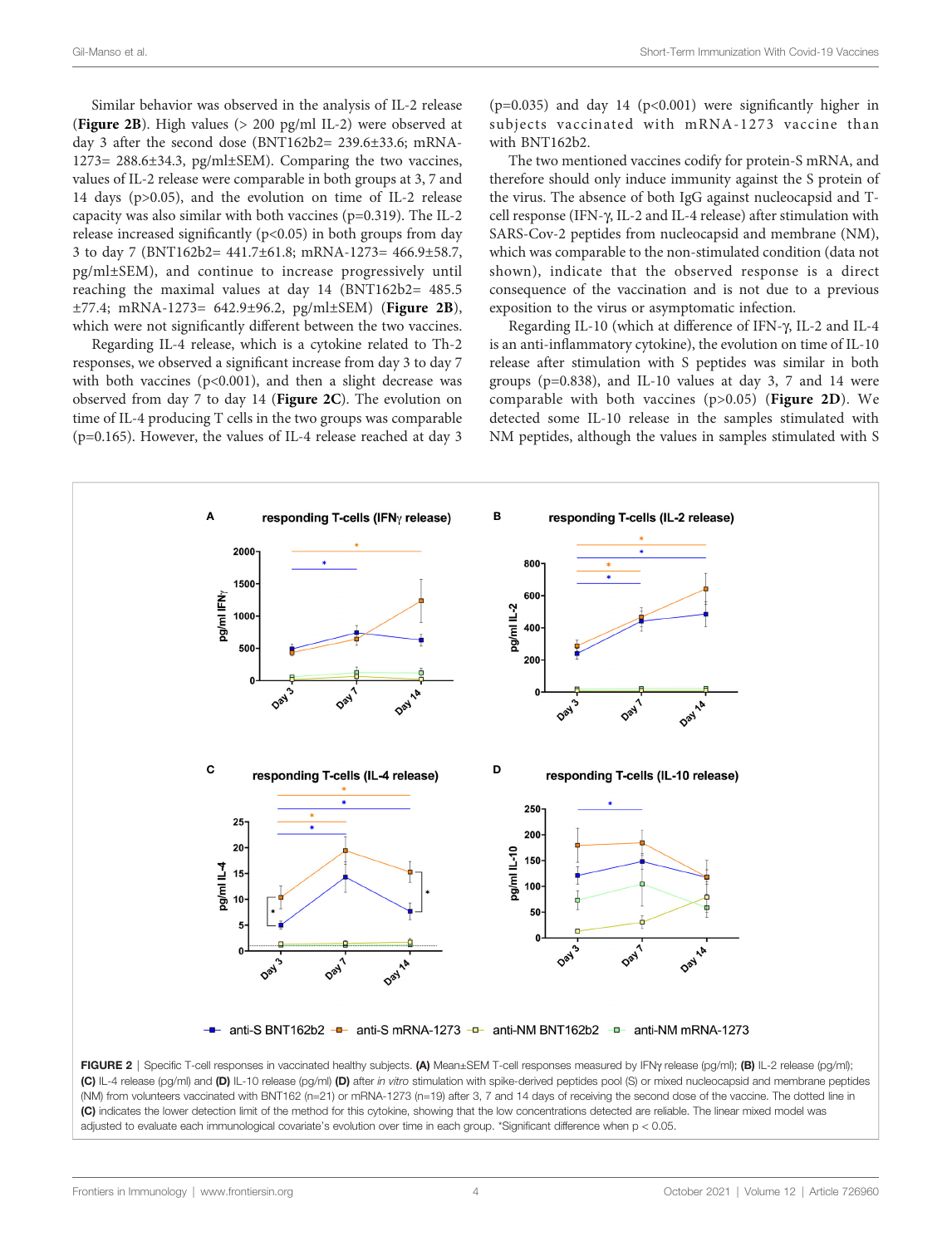peptides were clearly higher (p<0.001). However, independently of the peptide employed, the IL-10 release in stimulated samples was higher than in non-stimulated samples.

# **DISCUSSION**

Several recent articles describe that mRNA-based vaccines elicit neutralizing antibodies that persist for several months. In the case of the mRNA-1273 vaccine, mRNA1273-elicited binding and neutralizing antibodies were present in vaccinated healthy adults 180 days (6 months) after the second dose [\(5\)](#page-5-0). A preprinted work (not yet peer-reviewed) also indicates that a single dose of the BNT162b2 vaccine elicits antibodies. However, there are no data about the persistence of neutralizing antibodies in individuals receiving this vaccine [\(6\)](#page-5-0). On the other hand, there is little information about the degree of specific T-cell responses induced by the vaccination and also how long it takes after vaccination to induce protective humoral and cellular immune responses.

In our study, there is a higher proportion of females in both groups. It has been described that women could be more resistant to SARS-CoV-2 infection compared to males. However, in the case of the mRNA vaccines, it seems that gender is not implicated in their effectiveness since both males and females present similar protection against symptomatic infection after vaccination [\(9\)](#page-6-0). Therefore, the effectiveness, which would be related to the degree of vaccine-induced immune responses, seems to be independent of sex. Since no difference was seen in the frequency of women between both groups, the comparison of the immune response induced by the two vaccines would not be influenced by the differences in the female proportion of our cohort.

The values of specific antibodies or T cells required to confer a protective immunity capable of preventing infection are unknown. Some studies suggest that a neutralizing titer equivalent to 20% of the average convalescent titer is sufficient to provide 50% protection from symptomatic Covid-19. Still, it is unknown the levels of specific antibodies to block viral entry and replication [\(10\)](#page-6-0). Regarding the adaptive immunity mediated by T cells, spikespecific memory CD4+ T cells are detected in most convalescent individuals after 6 months post-infection [\(11](#page-6-0)). However, less is known about the influence of the level of specific T-cell immunity in the clinical progression and viral clearance.

Awaiting further studies to clarify the level of immunity required to confer protection, our results indicate that a delay after completing the vaccination schedule to reach high levels of anti-S IgG antibodies could exist. Even if serum IgG takes more time to be elicited than IgM after vaccination, a recent article shows that IgG could be detected after the first dose of the anti-SARS-CoV-2 vaccine ([12](#page-6-0)). However, in the light of our results, the second dose could be essential to maintain the sustained production of anti-SARS-CoV-2 immunoglobulins. As we showed in this manuscript, IgG anti-SARS-CoV-2 are already present 3 days after the second dose. However, the maximal level of protection seemed to be established only 7 days after, showing that the second dose might be pivotal for strong protection. The

reduced levels of specific antibodies in this period could be determinant in the capacity of vaccinated people to block initial infection, control viral replication, and consequently, in the clinical progression and capacity of transmission ([10\)](#page-6-0).

Regarding cellular T-cell responses, both vaccines demonstrate to induce a fast specific T-cell response, and the presence of anti-S responding T cells secreting IFN-g, IL-2 or IL-4 was remarkable as soon as day 3 post-vaccination. IFN-y is a crucial cytokine produced notably by T helper 1 (Th1) CD4 T cells, which are the main immune mediators in the control of intracellular pathogens such as viruses. However, the maximal levels of IFN-g and IL-2 release,were reached at day 7 (BNT162b2) or day 14 (mRNA-1273) postvaccination. We also quantified IL-2, a cytokine related to the proliferation and activation of the whole immune cells, and we observed maximum values at day 14 for both vaccines, indicating that specific T-cells responded to derived-peptides releasing  $II - 2$  too.

The stimulation with SARS-CoV-2 peptides also revealed the presence of specific T-cells able to produce IL-4, which is a Th2 related cytokine. The presence of these specific IL4-secreting cells seems to be a consequence of vaccination because there was no liberation of IL-4 in the presence of NM peptides. Polarization of CD4 T cells to a Th2 profile might potentially be detrimental, as they have been linked to vaccine-associated enhanced respiratory disease [\(13\)](#page-6-0). However, IL-4 secreted by T-follicular helper (Tfh) cells, which are crucial regulators of germinal centres and affinity-matured Ab responses, could also provide a beneficial effect as it mediates an anti-apoptotic helper function on B cells ([14](#page-6-0)). The highest plasma-neutralizing activity in patients recovered from COVID-19 has been associated with increased frequencies of Th1- and Th2-biased circulating Tfh cells [\(15](#page-6-0)).

In agreement with our results, Bettini et al. describe in a recent review that immunization in animal models with SARS-CoV-2 mRNA-vaccines elicited a robust production of Th1 cytokines (including IFN-g, TNF, and IL-2). In addition, the presence of Tfh characterized by the production of both Th1 (IFN- $\gamma$ ) and Th2 (IL-4) cytokines was also observed in mice immunized with these vaccines ([14\)](#page-6-0). Therefore, because we are analyzing cytokines released by total T cells, we are probably observing the presence of both specific Th1 and Tfh cells, which will constitute a desirable effect of the vaccination. We hypothesize that the decrease in IL-4 release observed between day 7 and day 14 could also reflect a higher polarization to a Th1  $(IFN- $\gamma$ ) response at this time, which in the case of patients$ receiving the mRNA-1273 vaccine would coincide with reaching the maximum levels of IFN release. In the light of our results, the mRNA-1273 vaccine seems to produce a higher increase in the cells producing this IL-4, but because the concentration of this cytokine is still reduced (< 20 pg/ml), we cannot conclude whether this difference will be relevant to the physiological level.

Interestingly, we also observed high values of IL-10 release in all the stimulated conditions independently of the peptides employed. IL-10 is a suppressive cytokine mainly produced by Treg cells in response to immune activation ([16](#page-6-0)). The increase of IL-10 after stimulation with NM-peptides could be related to a response from Tregs to the processing and presentation of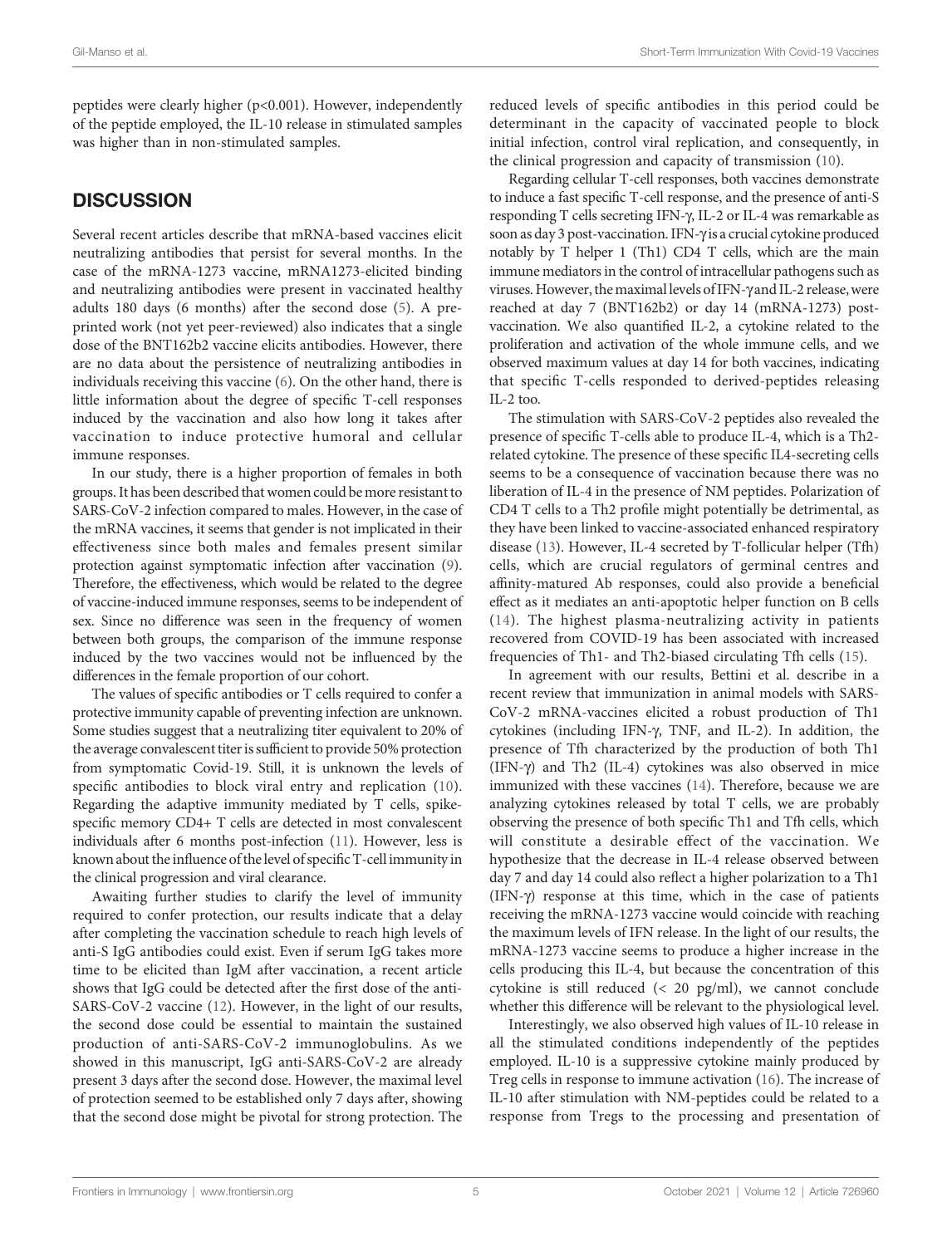<span id="page-5-0"></span>peptides by antigen-presenting cells, even in the absence of a specific T-cell response. Another potential explanation for this increase in IL-10 release could be an unspecific activation of Tregs during the incubation in vitro of blood samples with peptides. The fact that IL-10 release is much higher in the presence of S peptides than with NM is probably related to a response from Treg to the activation of S-specific T cells in vaccinated subjects and the subsequent increase observed in the production of IL-2, which is the main factor to active and to increase the proliferation of Tregs. Moreover, the presence of IL-2 has been shown to specifically enhance the production of IL-10 by human Tregs ([17\)](#page-6-0), which would explain a higher IL-10 release in the presence of S peptides.

In conclusion, the short-term induction of specific humoral and cellular responses was comparable for both vaccines, with slight differences in magnitude and the time required to reach the maximal responses. In both groups, the values of specific humoral and cellular immunitywere significantly lower at day 3 than at day 7 or 14 post-vaccination, indicating the presence of a potential refractory period to reach the maximal response. This refractory period in the induction of specific immunity observed after completing the vaccination could constitute a window of higher infection risk, which could explain some emerging cases of SARS-CoV-2 infection after the first dose of the vaccine ([18\)](#page-6-0) or even among subjects with the complete vaccination schedule [\(19\)](#page-6-0).

Further studies are required to elucidate the minimal values for both IgG titers and T-cell response necessary to confer a protective immunization and to know the persistence of these protective immunizations. This information will be crucial to evaluate the degree of effective immunization in the population and whether the administration of booster vaccine doses is required if immune responses are lost after several months.

# DATA AVAILABILITY STATEMENT

The raw data supporting the conclusions of this article will be made available by the authors, without undue reservation.

# ETHICS STATEMENT

The study was conducted after the approval of the University Hospital Gregorio Marañón ethics committee. The patients/

## **REFERENCES**

- 1. WHO. Draft Landscape of COVID-19 Candidate Vaccines. Available at: [https://www.who.int/publications/m/item/draft-landscape-of-covid-19](https://www.who.int/publications/m/item/draft-landscape-of-covid-19-candidate-vaccines) [candidate-vaccines](https://www.who.int/publications/m/item/draft-landscape-of-covid-19-candidate-vaccines).
- 2. Krammer F. SARS-CoV-2 Vaccines in Development. Nature (2020) 586:516– 27. doi: [10.1038/s41586-020-2798-3](https://doi.org/10.1038/s41586-020-2798-3)
- 3. Polack FP, Thomas SJ, Kitchin N, Absalon J, Gurtman A, Lockhart S, et al. Safety and Efficacy of the BNT162b2 mRNA Covid-19 Vaccine. N Engl J Med (2020) 383:2603–15. doi: [10.1056/NEJMoa2034577](https://doi.org/10.1056/NEJMoa2034577)
- 4. Baden LR, El Sahly HM, Essink B, Kotloff K, Frey S, Novak R, et al. Efficacy and Safety of the mRNA-1273 SARS-CoV-2 Vaccine. N Engl J Med (2021) 384:403–16. doi: [10.1056/NEJMoa2035389](https://doi.org/10.1056/NEJMoa2035389)

participants provided their written informed consent to participate in this study.

# AUTHOR CONTRIBUTIONS

SG-M and DC performed experiments and analyzed data. LL-F, IB, and IM participated in the recruitment of volunteers, collection of samples and the patients' data. RA and PM analyzed antibody titers. JO developed the protocol of T-cell analysis and contributed to the design of the study. All authors interpreted and discussed the data. RC-R and MP designed the study, interpreted the results, wrote and revised the manuscript. All authors contributed to the article and approved the submitted version.

# FUNDING

This work was supported by grants co-funded by ERDF (FEDER) Funds from the European Commission "A way of making Europe" from the Instituto de Salud Carlos III (ISCIII) COV20-00668 to RCR and PI18/00506 to MP. It was also partially financed by a grant from "Fundación Familia Alonso" (FFA-FIBHGM-2019) and the consortium ACT4COVID, funded by Cellnex-Telecom. SG-M was supported by the Youth Employment Program co-financed by the Madrid community and FEDER Funds (PEJ-2020-AI/BMD-17954). JO has received funding from the European Union Horizon 2020 research and innovation program VACCELERATE under grant agreement No [101037867]. The funders had no role in study design, data collection, or analysis; the decision to publish; or the preparation of the manuscript.

## ACKNOWLEDGMENTS

We thank all the volunteers that participated in this study by providing blood samples. We also thank Rocio López-Esteban, Veronica Pérez-Fernández and Sara Rodríguez-Fernández for technical assistance and Jose M. Bellón and the Biostatistics Platform of the IiSGM for performing statistical analysis.

- 5. Doria-Rose N, Suthar MS, Makowski M, O'Connell S, McDermott AB, Flach B, et al. Antibody Persistence Through 6 Months After the Second Dose of mRNA-1273 Vaccine for Covid-19. N Engl J Med (2021) 384:2259–61. doi: [10.1056/NEJMc2103916](https://doi.org/10.1056/NEJMc2103916)
- 6. Tauzin A, Nayrac M, Benlarbi M, Gong SY, Gasser R, Beaudoin-Bussières G, et al. A Single BNT162b2 mRNA Dose Elicits Antibodies With Fc-Mediated Effector Functions and Boost Pre-Existing Humoral and T Cell Responses. bioRxiv (2021) 2021.03.18.435972. doi: [10.1101/2021.03.](https://doi.org/10.1101/2021.03.18.435972) [18.435972](https://doi.org/10.1101/2021.03.18.435972)
- 7. Tan AT, Linster M, Tan CW, Le Bert N, Chia WN, Kunasegaran K, et al. Early Induction of Functional SARS-CoV-2-Specific T Cells Associates With Rapid Viral Clearance and Mild Disease in COVID-19 Patients. Cell Rep (2021) 34:108728. doi: [10.1016/j.celrep.2021.108728](https://doi.org/10.1016/j.celrep.2021.108728)